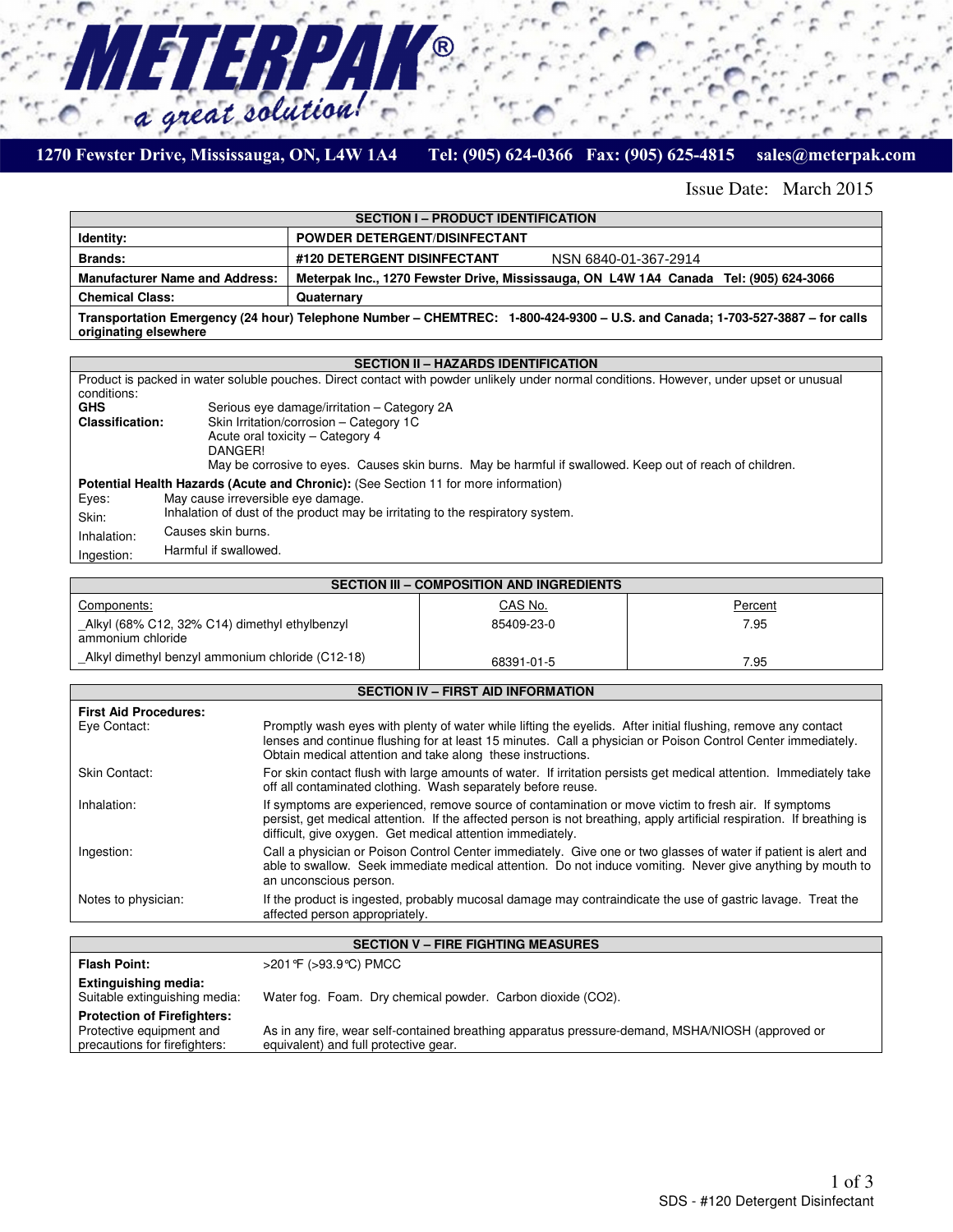|                                   | <b>SECTION VI – ACCIDENTAL RELEASE MEASURES</b>                                                                                                                                                                                                                                                                                                                                                                                                                                                                                                                                                                                                                                                         |
|-----------------------------------|---------------------------------------------------------------------------------------------------------------------------------------------------------------------------------------------------------------------------------------------------------------------------------------------------------------------------------------------------------------------------------------------------------------------------------------------------------------------------------------------------------------------------------------------------------------------------------------------------------------------------------------------------------------------------------------------------------|
| <b>Personal Precautions:</b>      | Isolate area. Keep unnecessary personnel away. Stay upwind. Keep out of low areas. Ventilate closed<br>spaces before entering.                                                                                                                                                                                                                                                                                                                                                                                                                                                                                                                                                                          |
| <b>Environmental Precautions:</b> | Prevent further leakage or spillage if safe to do so.                                                                                                                                                                                                                                                                                                                                                                                                                                                                                                                                                                                                                                                   |
| Methods For Containment:          | Prevent entry into waterways, sewers, basements or confined areas.                                                                                                                                                                                                                                                                                                                                                                                                                                                                                                                                                                                                                                      |
| Methods For Cleaning Up:          | Wear appropriate protective equipment and clothing during clean-up. Use broom or dry vacuum to collect for<br>proper disposal without raising dust. Do not discharge effluent containing this product into lakes, streams,<br>ponds, estuaries, oceans or other waters unless in accordance with the requirements of a National Pollutant<br>Discharge Elimination System (NPDES) permit and the permitting authority has been notified in writing prior<br>to discharge. Do not discharge effluent containing this product to sewer systems without previously notifying<br>the local sewage treatment plant authority. For guidance, contact your State Water Board or Regional Office<br>of the EPA. |
|                                   |                                                                                                                                                                                                                                                                                                                                                                                                                                                                                                                                                                                                                                                                                                         |

| SECTION VII – HANDLING AND STORAGE |                                                                                                      |  |
|------------------------------------|------------------------------------------------------------------------------------------------------|--|
| Handling:                          | Avoid contact with skin and eyes. Wash hands thoroughly after handling. Avoid breathing dust of this |  |
|                                    | product. Do not handle pouches with wet hands.                                                       |  |
| Storage:                           | DO NOT CONTAMINATE WATER, FOOD OR FEED BY STORAGE OR DISPOSAL. KEEP OUT OF                           |  |
|                                    | REACH OF CHILDREN.                                                                                   |  |
|                                    |                                                                                                      |  |

|                                | SECTION VIII - EXPOSURE CONTROLS / PERSONAL PROTECTION                                                       |
|--------------------------------|--------------------------------------------------------------------------------------------------------------|
| <b>Engineering Controls:</b>   | Use general ventilation. Local exhaust is suggested for use, where possible, in enclosed or confined         |
|                                | spaces.                                                                                                      |
| Personal Protective Equipment: | Product is sold in water-soluble pouches, direct contact is unlikely. Do not handle with wet hands. However, |
|                                | under upset or unusual conditions:                                                                           |
| Eye/Face Protection:           | Wear chemical goggles. Face-shield.                                                                          |
| <b>Skin Protection:</b>        | Wear suitable protective clothing. Use impervious gloves.                                                    |
| <b>Respiratory Protection:</b> | If ventilation is not sufficient to effectively prevent buildup of dusts, appropriate NIOSH/MSHA respiratory |
|                                | protection must be provided.                                                                                 |

| <b>SECTION IX – PHYSICAL &amp; CHEMICAL PROPERTIES</b> |                                    |  |
|--------------------------------------------------------|------------------------------------|--|
| <b>Physical State:</b>                                 | Yellow powder                      |  |
| pH:                                                    | $6.5 - 10.5$ @ 1% Aqueous Solution |  |
| Flash Point:                                           | > 201 °F (>93.9 °C) PMCC           |  |
| <b>Evaporation Rate:</b>                               | Estimated slower than ethyl ether. |  |
| Vapor Pressure:                                        | Not determined or unknown          |  |
| Vapor Density:<br>Estimated heavier than air.          |                                    |  |
| RVOC:                                                  | $0\%$                              |  |
| <b>Bulk Density:</b>                                   | 42 lb/ft3                          |  |

| <b>SECTION X - STABILITY AND REACTIVITY</b>                                    |                                                                                                                                                                               |  |
|--------------------------------------------------------------------------------|-------------------------------------------------------------------------------------------------------------------------------------------------------------------------------|--|
| <b>Chemical Stability:</b>                                                     | Stable at normal conditions                                                                                                                                                   |  |
| Incompatible Materials:                                                        | Strong oxidizing agents Anionic surfactants                                                                                                                                   |  |
| Hazardous Decomposition<br>Products:<br>Possibility Of Hazardous<br>Reactions: | Upon decomposition, this product may yield oxides of nitrogen and ammonia, carbon dioxide, carbon<br>monoxide and other low molecular weight hydrocarbons.<br>Will not occur. |  |

# **SECTION XI – TOXICOLOGICAL INFORMATION**

| Product is sold in water-soluble pouches, direct contact is unlikely. However, under upset or unusual conditions: |                                                                                                      |                                                                                           |  |
|-------------------------------------------------------------------------------------------------------------------|------------------------------------------------------------------------------------------------------|-------------------------------------------------------------------------------------------|--|
|                                                                                                                   | Signs and Symptoms of Exposure:                                                                      |                                                                                           |  |
|                                                                                                                   | Eye Contact: Eye contact with the product or its aqueous solution may cause irreversible eye damage. |                                                                                           |  |
|                                                                                                                   |                                                                                                      | Skin Contact: Skin contact with the product or its agueous solution may cause skin burns. |  |
| Inhalation:                                                                                                       |                                                                                                      | Heavy exposure to dust may be irritating to the respiratory system.                       |  |
| Ingestion:                                                                                                        | Harmful if swallowed.                                                                                |                                                                                           |  |
| Medical Conditions Generally Known to be Aggravated by Exposure: None known.                                      |                                                                                                      |                                                                                           |  |
| <b>Toxicity Of Components:</b>                                                                                    |                                                                                                      |                                                                                           |  |
| Sodium Carbonate<br>$LD_{50}$ (Oral Rat) = 1900 mg/kg                                                             |                                                                                                      |                                                                                           |  |
| Sodium Sulfate                                                                                                    |                                                                                                      | $LD_{50}$ (Oral Rat) = 5010 mg/kg                                                         |  |
| Alcohols, Ethoxylated                                                                                             |                                                                                                      | $LD_{50}$ (Oral Rat) = 5100 mg/kg                                                         |  |
| Urea                                                                                                              |                                                                                                      | $LD_{50}$ (Oral Rat) = 8471-1300 mg/kg                                                    |  |
| Carcinogenicity                                                                                                   |                                                                                                      |                                                                                           |  |
|                                                                                                                   | <b>IARC Monographs, Overall Evaluation</b>                                                           |                                                                                           |  |
| of Carcinogenicity:                                                                                               |                                                                                                      |                                                                                           |  |
|                                                                                                                   | Silicon dioxide (CAS 7631-86-9)                                                                      | 3 Not classified as to carcinogenicity to humans.                                         |  |